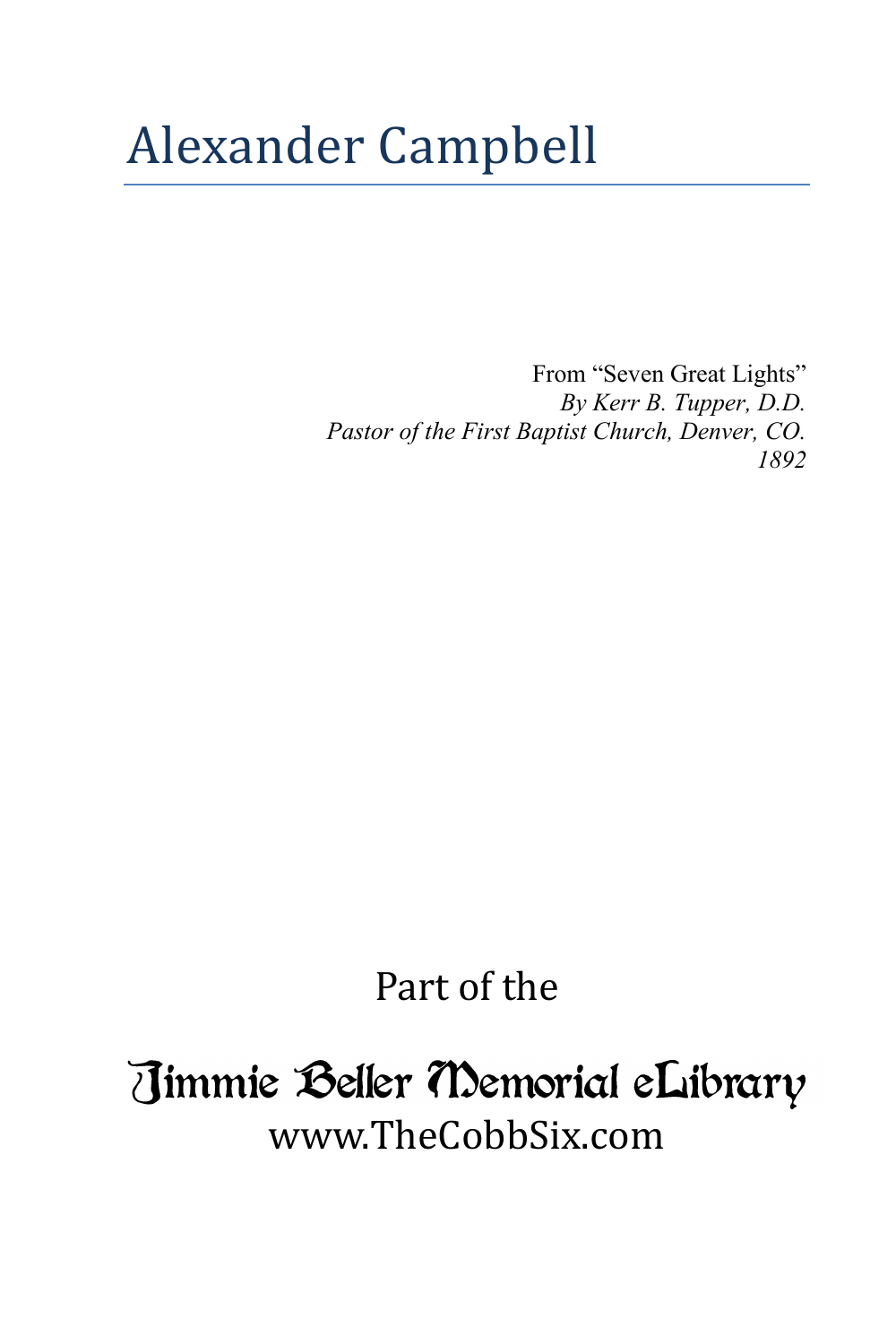*"A good man, and just."—Luke 23:50.*

One hundred and five years ago, last September, $<sup>1</sup>$  there was born,</sup> in the county of Antrim, Ireland, a child whose name was destined to be closely linked with one of the worthiest Christian bodies. That child was Alexander Campbell. In the veins of his mother ran the blood of that noblest product of French character, known to us as the Huguenots; the occasion of her departure from the land of her nativity being that base act, which casts so dark a shadow on French history and reveals so clearly the weakness of the heartless and extravagant Louis XIV, the revocation of the Edict of Nantes. Freed from the persecutions of France, the family of this godly woman settled in the rich, fertile, gently undulating land of Antrim, devoted themselves to agriculture, and established schools, one feature of which was that the Bible was to be taught in their curriculum, prayerfully and systematically—a feature which our American commonwealths might well sanction and cultivate as one of the strongest safeguards of national prosperity and perpetuity.

The whole family of the Corneigles—this was the name of Campbell's maternal ancestors—were then devoted and ardent members of the Presbyterian Church, attending with regularity its services, maintaining with consistency its rites, and defending with consecrated fearlessness its doctrines. It was at this period that Thomas Campbell, then a school-teacher and a young Presbyterian theologian, became acquainted with a member of this family, and afterwards, united to her in marriage, and became the father of our present subject.

Since one of the most important factors in a man's life is to be the son of his father, it may be well to look briefly into the character and history of Campbell's paternal ancestor. We know that his mother was a woman of good blood, sterling worth, consecrated piety. Was his father equally worthy? Originally, this man's father— Alexander's grandfather—was an advocate of Romanism; but impressed with the unscriptural, traditional character of that system, he left it for the Church of England, to which he was attached, and for

<sup>1</sup> Remember, this was written in 1892.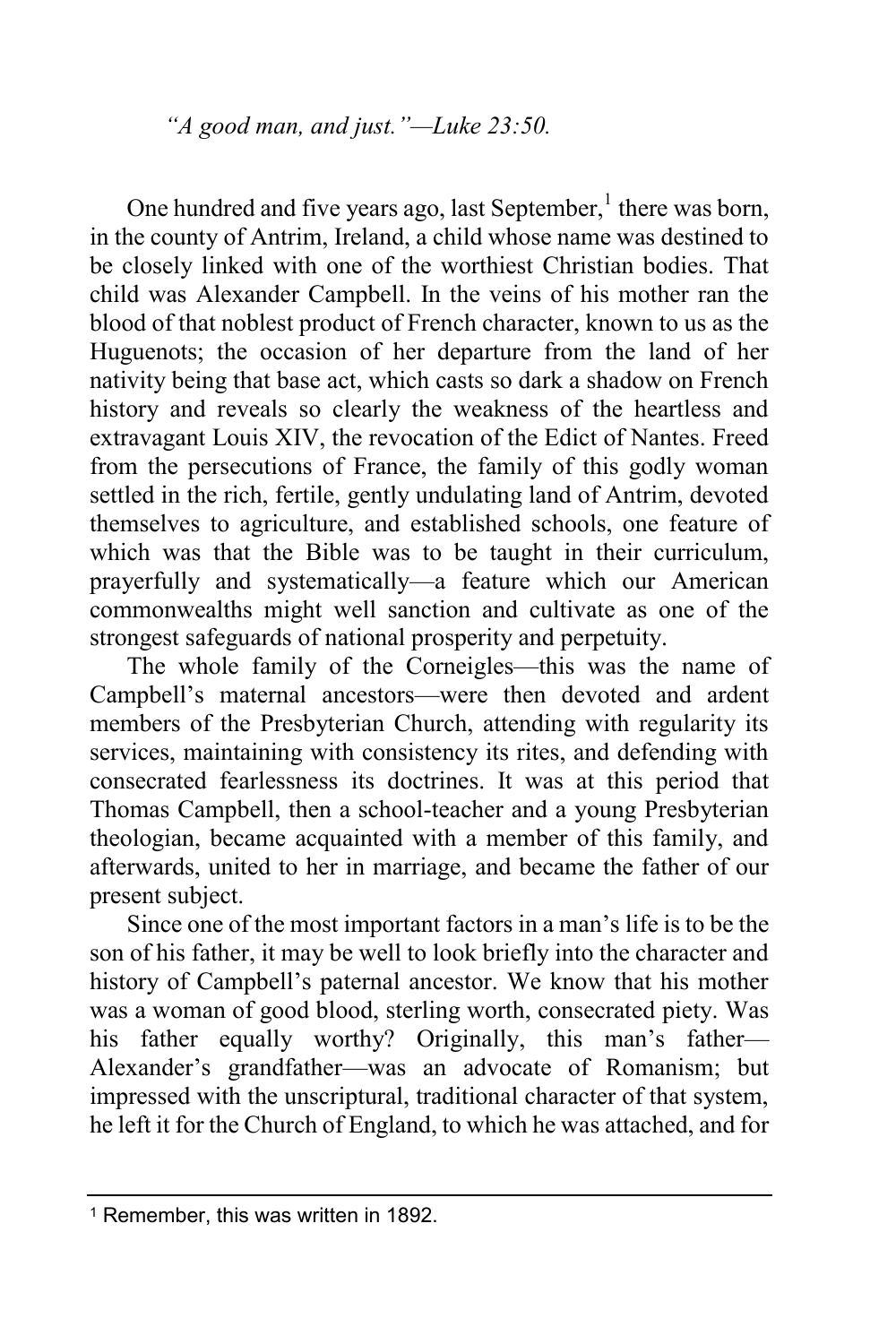which he enthusiastically labored till the day of his death, in his eighty-eighth year. Thomas Campbell—Alexander's father—was reared in the nurture and admonition of the Church of England; but in early life, the subject of deep religious impressions, and possessed of a sincere and earnest love for the Scriptures, he in turn abjured Episcopacy as his father had abjured Romanism, and united himself to the Presbyterian faith. This his father, a stanch Churchman, did not relish, insisting that it was the duty of a man, to use the old gentleman's language, "to serve God according to act of Parliament." But Thomas Campbell thought differently. Says a biographer: "The cold formality of the Episcopal ritual, and the apparent want of vital piety in the Church, led him to desire the company of the more rigid Covenanters and Seceders." He associated with them, grew in grace and knowledge, and became a devoted, fearless, aggressive Christian.

It is unnecessary to follow Thomas Campbell's history further than to say that, with deep religious convictions, he entered, as a student, Glasgow University, studied medicine as well as literature and science, completed his literary and scientific studies, entered the divinity school, graduated in theology, and became an authorized and acceptable Presbyterian minister.

It was in the early years of Thomas Campbell's ministry that Alexander was born. As a boy, Alexander had a trait which, strange as it may seem, oftentimes portends a successful life; namely, indifference to books and fondness for play. Sir Isaac Newton, when a youth, was regarded the dunce of his school— was written down by his teacher as an absolute failure; and yet it was he who afterwards scaled the heavens, weighed worlds as in a balance, discovered laws which were unknown quantities in science, wrote "Principia," and died, saying, with his characteristic modesty, that the secret of his success was his "capacity for patient toil." Milton, when a youth, was supposed to possess but a single talent; but see how this talent aroused others, and how at last—as poet, scholar, and statesman he grandly served God, Great Britain, and his whole generation. Not quite as unpromising as Milton and Newton, and, perhaps for this very reason not quite so great, was young Alexander; still, he was anything but scholarly in instinct. His most popular biographer gives this incident as illustrative of his lack of studiousness at the age of nine years, when he began the study of French: One warm day,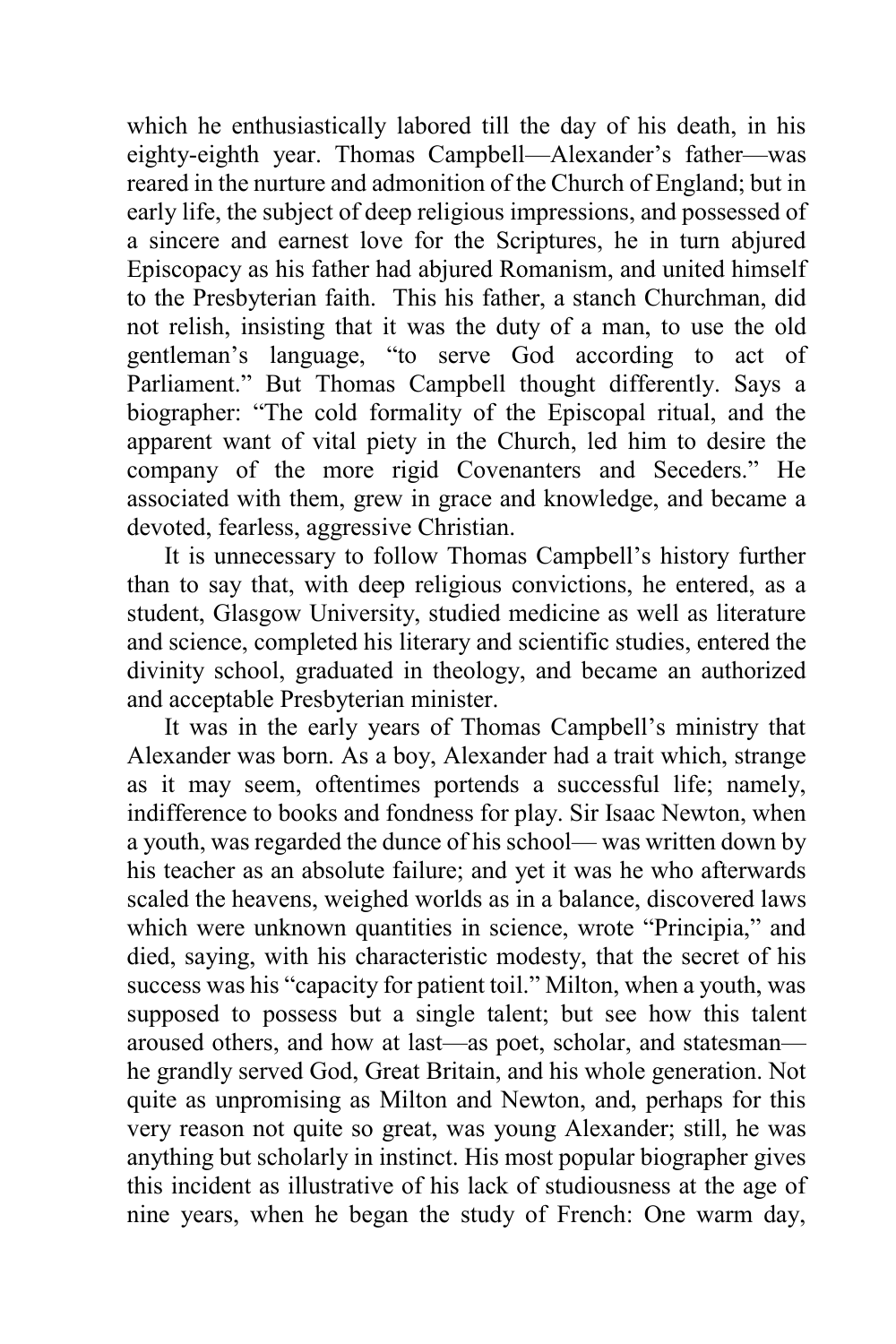having gone out in the field to study his lesson, he lay under a tree to rest, when unexpectedly, he fell asleep. "A cow that was grazing near approached, and, seeing the book lying on the grass, seized it, and, before he was sufficiently awake to prevent, actually devoured it. Upon making report of his loss, his father gave him a castigation for his carelessness (such things were more common a hundred years ago than now), and enforced the punishment by telling him that the cow had more French in her stomach than he had in his head,"—a fact which, of course, young Alexander admitted, and perhaps rejoiced in.

This experience seemed to teach the youth a lesson, which proved to be most salutary and helpful. From this time forth he developed a remarkably industrious nature—first, like Robert Burns, as a field-hand; and then as a student. His intellectual nature began to assert itself. Life began to assume for his youthful mind proportions both solemn and momentous; and as in the British House of Commons we hear Richard Sheridan, after an apparent failure, introducing his speech with the prophetic words, "It's in me, and, by the grace of God, it will come out of me!" so, at this time of his life, we hear Alexander Campbell, with a great relish for his books, declaring his life purpose: "If God will help me, I shall become one of the best scholars in all the kingdom." His memory was marvelous— a rich gift to one who knows how to use it, but dangerous to one who becomes its slave instead of its master. On one occasion, it is said, he committed to memory, with absolute precision, sixty lines of difficult blank verse in fifty-two minutes. He became a close, sympathetic student of Locke's "Letters of Toleration," and one sees, in all his discussions of Civil Liberty and Religious Freedom, how deeply saturated and greatly helped he had become by the exalted sentiments of this noble Christian thinker and philosopher.

But more interested are we at present in young Alexander's religious training and culture than in his intellectual growth. It is the presence or the absence of early religious advantages that shapes destiny here and hereafter. Voltaire felt all through life the effect of an infidel poem committed at the age of five years, and Hume never recovered from the deleterious influence upon him of an argument against Christianity heard by him in youth. Men are largely what their early associations are—not necessarily so, but generally so.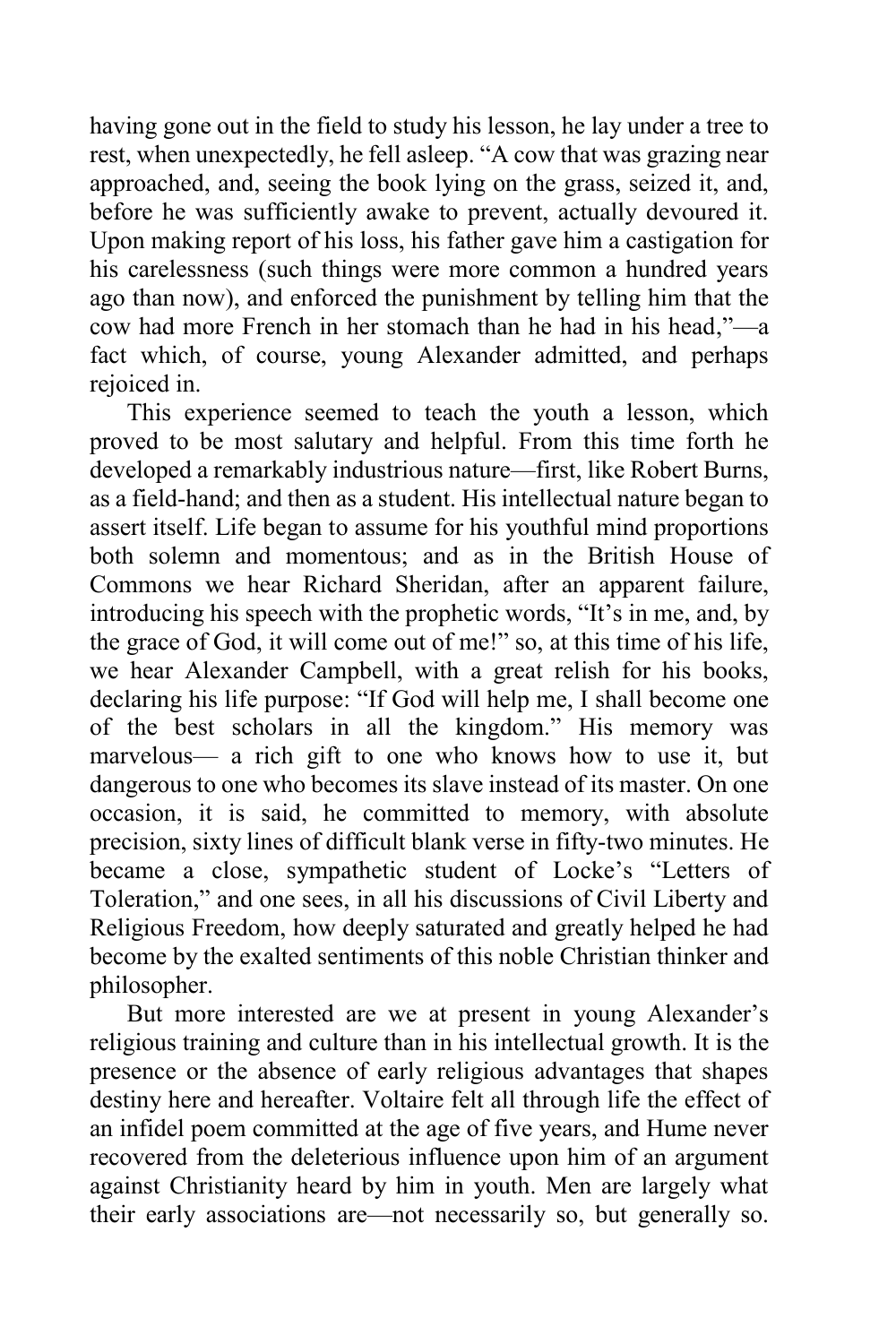Young Campbell's early associations were among the very best—his mother a pious, devoted Christian woman; his father a strong, staunch, strict, Calvinistic Presbyterian minister. For such a one as this father the Synod gave these orders: That he should have family worship twice a day, catechize his children, teach them the duty of private devotions and the glory of a godly example. Was the discipline severe? Yes; but better, far better, the Scylla of Puritanism even than the Charybdis of Laxity! It is just this, largely, that makes the difference in character between Nero and Paul; in religious life, between Byron and Montgomery; in godliness, between Burns and Cowper. ''The fear of Jehovah is the beginning of wisdom," and this beginning of wisdom should be the prominent element in the beginning of life.

Trained under these influences, Alexander Campbell was being educated for greater changes than his youthful imagination had ever dreamed. Mighty religious revolutions and upheavals were at this time in an incipient and embryonic state, and were soon to be felt as a great tidal wave throughout the length and breadth of the kingdom. Just as the shock that centuries ago buried Lisbon was felt even in Scotland, so the influence of independency, beginning in a small circle, was spreading, and was to continue spreading until it should bear with tremendous weight upon all the thinkers of that period. At the head of this movement were four great men, strong in brain and in heart: Rowland Hill, Alexander Haldane, John Walker, Alexander Carson. Each of these had broken off from the Church of England, and was now proclaiming, with mighty power, evangelical truth, uncovered by human ritual as never before since the apostolic days, untainted by human tradition as never before since the period of its primitive purity. These men were essentially, fearlessly progressive. As another has summed it up, they proclaimed the independency of the Churches; they protested with vehemence against any inquisitorial authority by man or Church over human mind or conscience; they protested against the hierarchy of papal Rome; they defended themselves against the arrogance of a National Church; they taught with vigor and effectiveness that the only condition of eternal life, both in this world and in that to come, is living, personal faith in a living, personal Christ. In short, they placed Christianity above Churchism, and asserted the unmeasured and immeasurable worth of the individual soul. Such doctrines were strange for that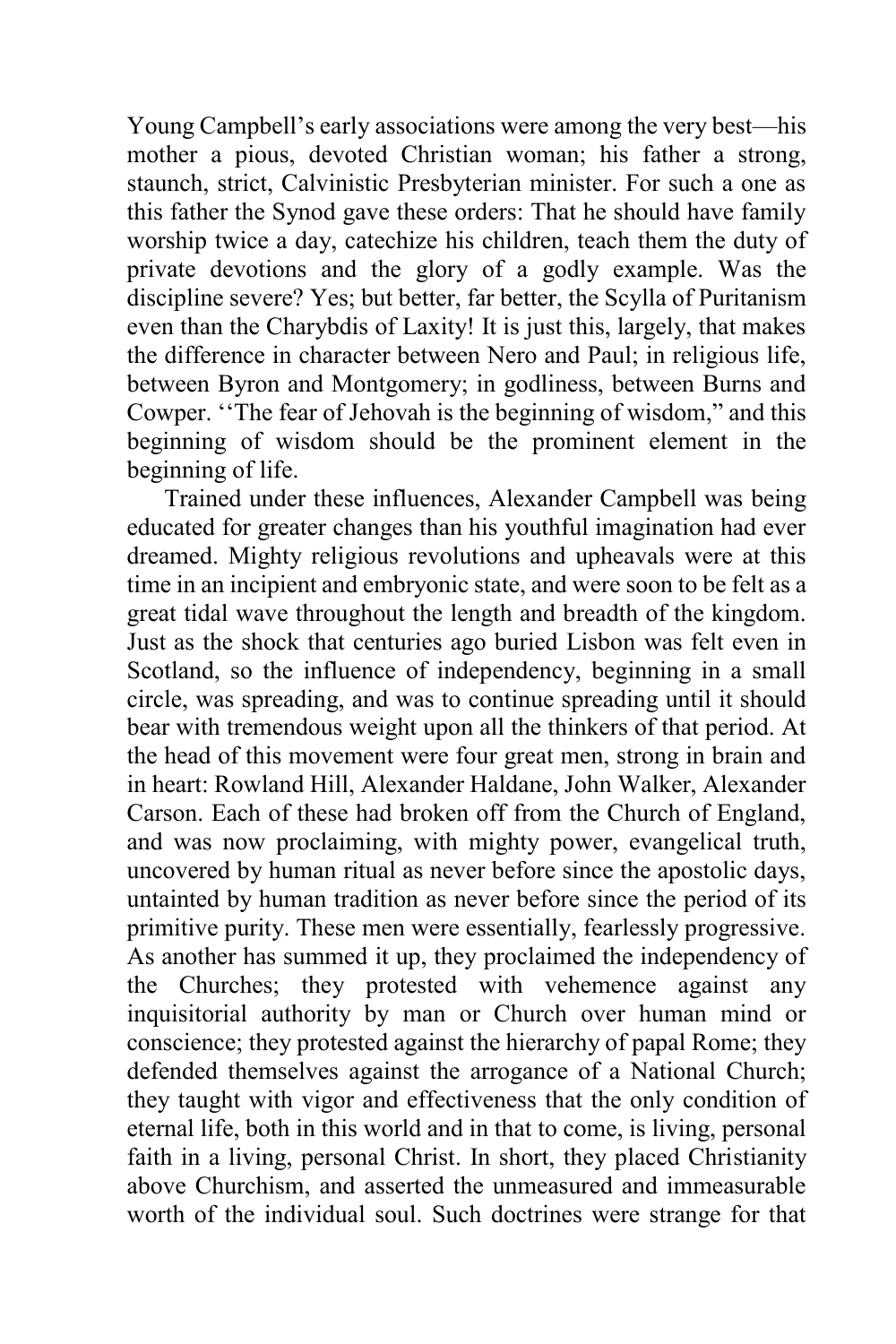day; not that they were new—for they are the doctrines of the New Testament—but that they had been buried so long and so deep under the lumber-pile of tradition, and covered so long under the *debris* of the ages. Now, for the first time, they are being unearthed, with anything like a genuine revelation. Their unearthing produces an excitement like that which attended the ministry of John the Baptist, or of Peter the Hermit, or of Savonarola the Reformer.

Now, as a direct and glorious result of the preaching of Whitefield and Wesley, with others already mentioned, there was formed what was known as "The Evangelical Society," consisting largely of Church of England adherents. To this, Campbell's father united himself, and was known far and wide as an earnest, devoted worker. Note the changes thus far in the family, each in the direction of progress: First, Romanism; then, Church of Englandism; then, Presbyterianism; now, Independency, or Evangelicalism. It takes a genuine man to change his denominational relations, and, in the change, advance ever nearer to Scriptural truth, and with the satisfaction of doing more fully the divine will. Thus far the Campbells have unquestionably been the subjects of this uplifting experience.

Passing by that part of Alexander Campbell's life which deals with his university course in Glasgow, his impressions of Dr. Ewing's "*Rules of Church Government*" and Dr. Innes's "*Reason for Separation from the Church of Scotland*," we come now to that period of his history in which we are specially interested—his life-work on the American Continent, which he adopted as his home in the year 1809, a young man now, just out of his "teens."

The one thing which, at this period of his life, appears to have influenced our subject more than anything else was the "*Declaration and Address*" to Christians, issued by his father—an earnest, manly expression of a deep religious conviction. Its last clause, "This society" (no Church was at first contemplated; that was an afterthought, even as Methodism was an unexpected outcome of Wesley's evangelical methods)—"This society will countenance nothing as a matter of faith or duty for which there cannot be expressly produced a 'Thus saith the Lord,' either in expressed terms or in approved precedent,"—impressed young Campbell as nothing else had ever impressed him; and well it may, for it is the very essence of the Christian religion, the very glory of the Christian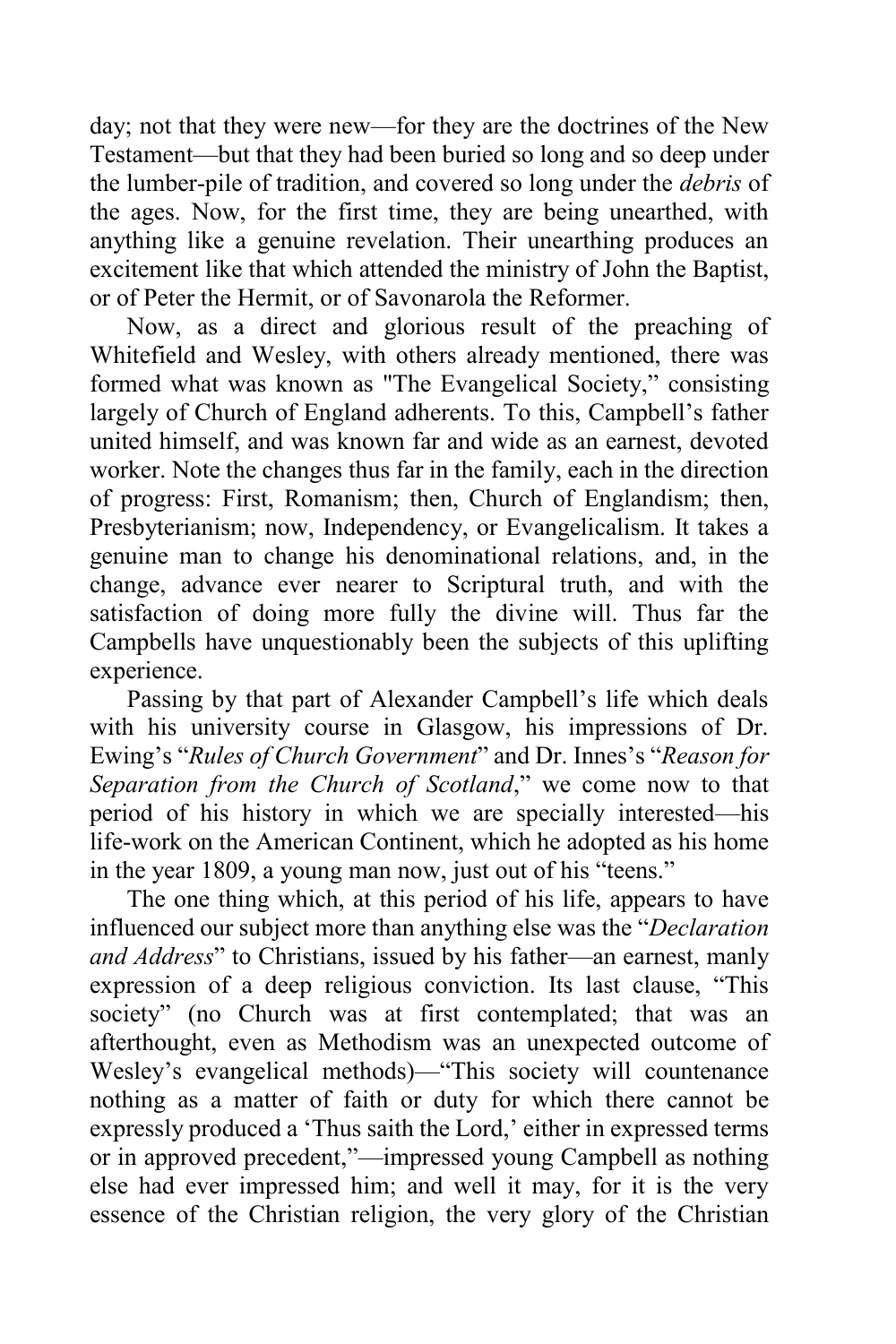body. Talk about Christian union! It can never be effected save upon this basis: God's Word unchanged; from it no subtraction; to it no addition; in it no alteration. There is no unity save that of truth; and truth, when genuine, is incorruptible, untransferable, unchangeable, unbuyable by gold, uncoercible by power, unconquerable by authority.

By means of fidelity to the "Thus saith the Lord," Campbell is constrained to make a radical change in his views and denominational relations. It would seem that there had been changes enough in his family—first, Romanists; then, members of the Church of England; then, Presbyterians; then, Independents,—but two others still are to follow. There were many things in the way of doctrine held by the Independents, to which Campbell could not agree in the light of Scripture. He devoted time and prayer to their investigation. The more he studied them, the less Scriptural they appeared to his candid mind and God-loving soul. He was too honest and too fearless to occupy long an abnormal position; so at last, in 1810, he comes squarely out into the light with this announcement: "Becoming disentangled from the accruing embarrassments of intervening ages, and coming firmly and fairly to original ground, let us take up things just as the apostles left them—to begin at the beginning; to ascend at once to the pure fountain of truth; to neglect and disregard, as though they had never been, the decrees of popes, cardinals, synods, and assemblies, and all the traditions and corruptions of an apostate Church." This position, firmly taken and intelligently maintained, led our subject to the Baptists, whose fundamental, distinguishing characteristic is not immersion, nor immersion of the believer, nor a regenerated Church membership, but God's Word as the only rule of faith and practice, out of which come the polity and doctrines that characterize them. With a Baptist Church Campbell united, and that too, he tells us, with a sense of privilege and pride such as he had never before experienced. Enthusiastically he expresses himself under date of December 28, 1815:

> *I am now an Independent in Church government [which is the Baptist doctrine of Congregationalism], of that faith and view of the gospel exhibited in John Walter's letters to Alexander Knox [which is the*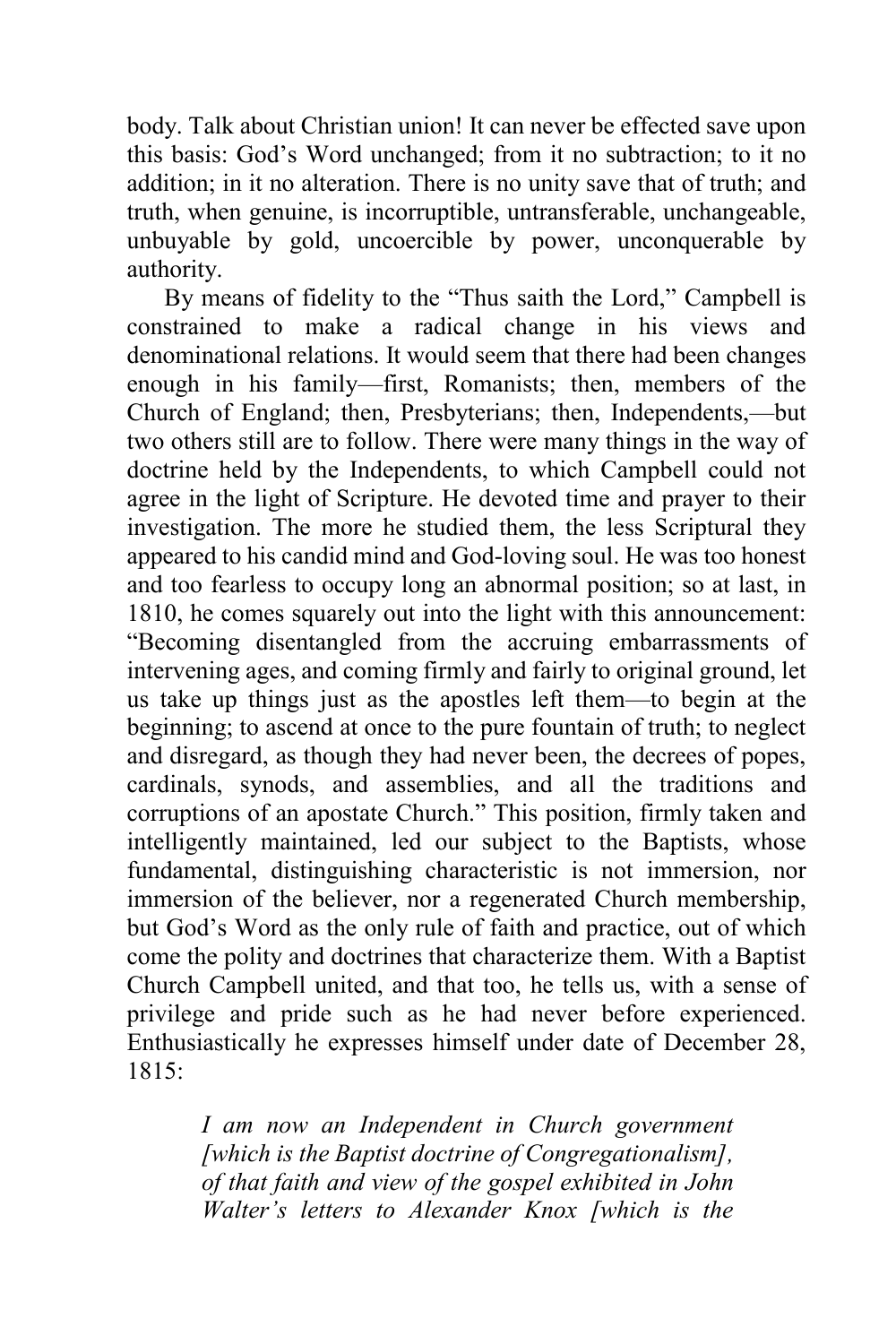*Baptist doctrine of a living, personal faith in Christ], and a Baptist so far as respects baptism.*

The fundamental faith of Campbell seems to be expressed in one sentence, often repeated by him: "Where the Scriptures speak, we speak; where the Scriptures are silent, we are silent." The supreme aim and purpose of Campbell seemed to be "to restore," as he expresses it, "the ancient order of things" as it related to the gospel and to the Church.

> *First, to restore the Bible to its proper place and authority—as against the assaults of Rationalists, who deny the possibility of revelation; as against the Romish claim for tradition, that it is equal in authority to Scripture; as against Protestant creed-makers, who formulate human systems and make them the bases of denominational life and fellowship. Second, to restore Christ to his rightful place and rank in the Church and in the thoughts of men—as against the dishonoring claims of Unitarians, who discrown him of his divinity; and the mistreatment of Trinitarians, who often disown him as leader under the direction of human leadership and party spirit. Third, to restore the practice of the apostolic Church in the simplicity of worship.*

There is a demand for the emphasis of these exalted principles today—God's Word, the Infallible Oracle of Jehovah; Jesus Christ, in the glory of his miraculous incarnation, his spotless character, his matchless teachings, his majestic deeds, his atoning death, his radiant resurrection and ascension, and his eternal mediatorial pleadings at the right hand of God; and the Christian Church as Christ and the apostles founded it.

Though in these character-lectures it is not our purpose to discuss in way of refutation the tenets of any Church or denomination of Christians, still, as we have given Campbell's ancestors' and his own reasons for departure, first from Romanism, then from Church-of-Englandism, then from Presbyterianism, then from Independency, it seems proper that, in conclusion, we give our subject's reasons for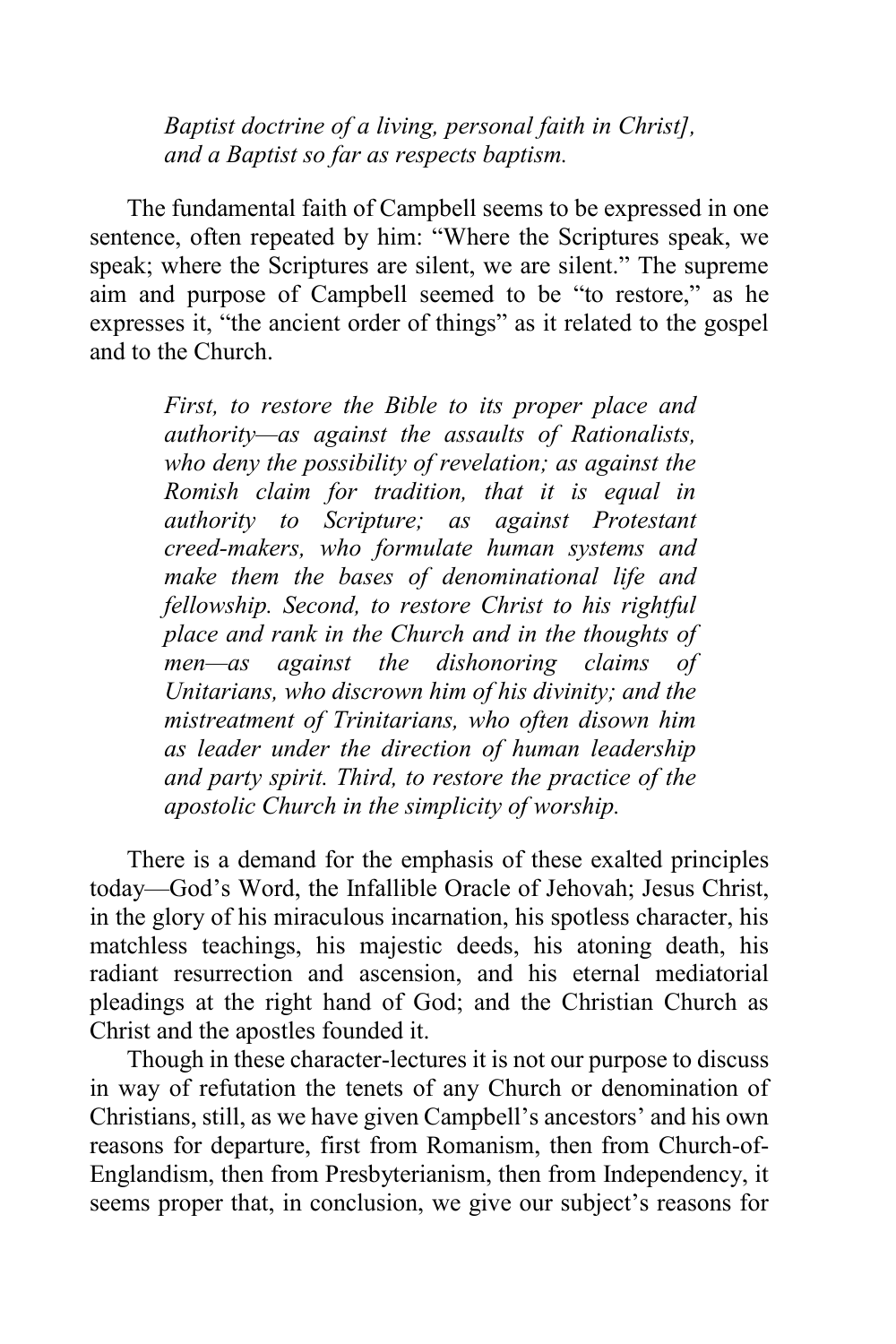leaving the Baptists, not discussing at all the relative worth of his or the Baptists' position.

First, Campbell became dissatisfied with the name "Baptist." It carried with it, to his mind, a "party designation," and he was earnestly for Christian union. He preferred the name "Disciple," as preferable, he tells us, to "Christian," because more modest and of more frequent use in the New Testament. And few unbiased minds will deny that, of all the different Christian bodies, the followers of Campbell wear the noblest and most meaningful name. The designations "Christian" and "Disciple" each have the sanction of Scripture, and that in itself is a mighty argument for them.

More, Campbell appears to have differed quite materially, in those far-away years, with Baptists in Kentucky, Virginia, and Missouri regarding slavery. He unsparingly denounced it as "the largest, blackest spot on our national escutcheon, a many-headed monster, a Pandora's box, a bitter root, a blighting, blasting curse;" and one cannot but feel, as he studies those days and the different expressions by Campbell and his brethren on the question of Negro emancipation, that these discussions had more to do than is generally supposed with the separation from each other of men who then had, and today have, so much gloriously in common. It is the political as well as religious element that must here be taken into consideration. True, it was not predominant; but, on the other hand, it was not inoperative.

Again, between our subject and the Baptists of that day there arose discussions and differences touching "regeneration" and "reformation"—not so much, we take it, in regard to the fact of the thing as about the philosophy of it. Some of the discussions show subtleties worthy of mediaeval schoolmen. Better for us that we accept the fact of salvation, and seek not to fathom its plan.

Finally, Campbell found himself laying more stress upon baptism than his Baptist brethren. Hear his words:

> *Perhaps neither Baptists nor Pedobaptists sufficiently appreciate baptism... When Ananias said unto Paul, 'Arise, be baptized and wash away thy sins, calling upon the name of the Lord,' I suppose he must have believed that his sins were now washed away in some sense in which they were not before. We confess that*